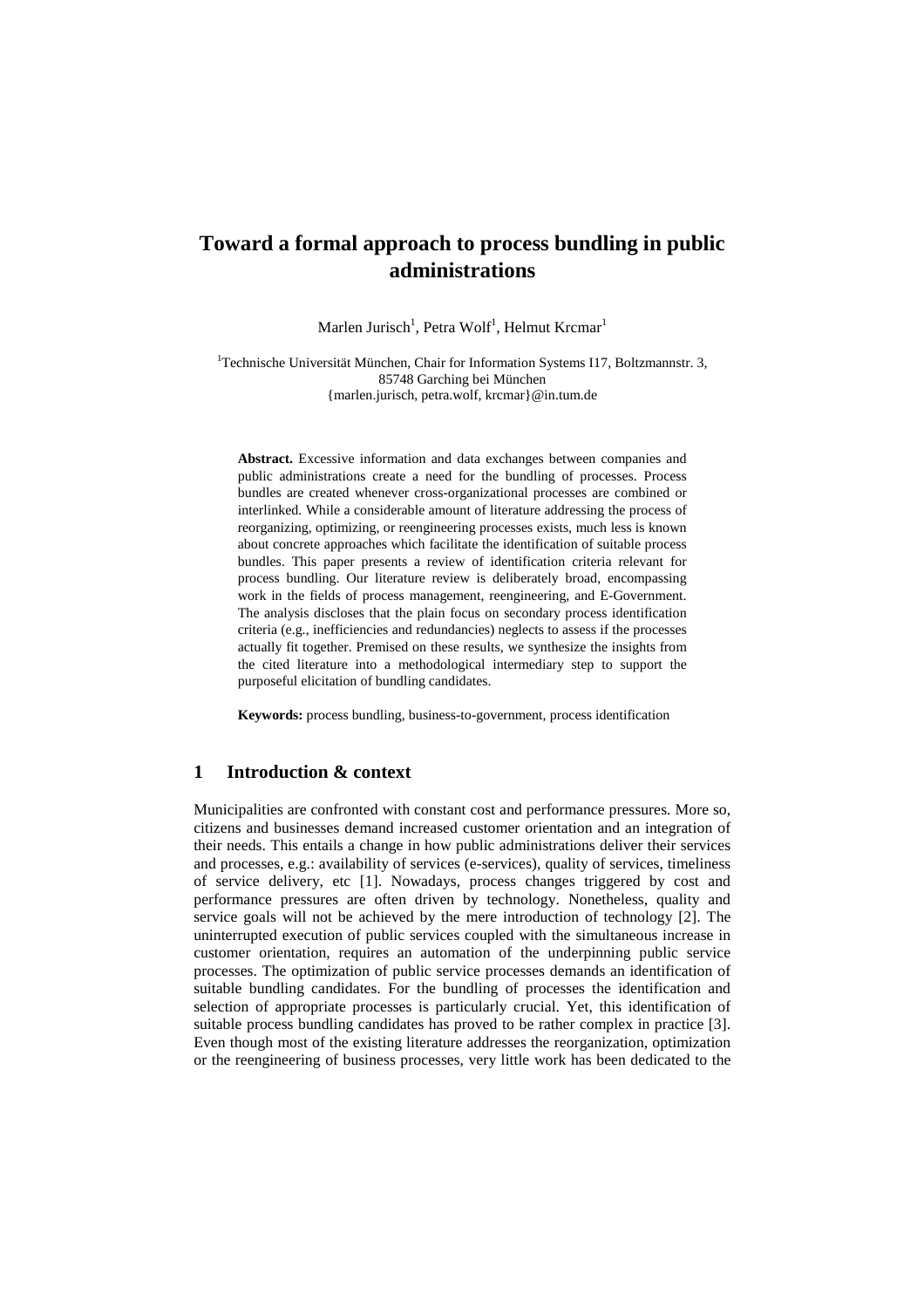actual identification of suitable process bundles. This state of affairs led us to the following research question: *What are the criteria for the identification of suitable process bundling candidates?*

 The question of "how" to model processes and technical procedures for implementing business process improvements in organizations has been addressed in the literature [4] [5]. Further, several methods, techniques, and tools have been developed and implemented to support process oriented reorganizations within companies [1] [6]. In recent years, process improvement efforts were also undertaken in the area of public administration. Within the context of public institutions, the discussion of public process improvement is often limited to the provision of online services and public administrations' internet portals [7]. In the business domain, an abundance of different business process improvement methodologies exist but only a selected few of these focus specifically on process optimization in public institutions [1] [6]. The theoretical and practical knowledge acquired within the private sector on process improvement has been insufficiently translated and applied into the public sector. Further, the urgent practical challenges faced in the public sector with regards to process improvement have, so far, not been adequately addressed by the relevant academic disciplines. In order to identify a holistic set of criteria for the identification of public service process bundles it is necessary to review common business process improvement methodologies.

 We begin this paper by delineating the term process bundling and the undergirding reasons for bundling processes in public administrations. This is followed by a presentation of the method we used for reviewing the relevant literature. We then analyze this literature and synthesize the results into a methodological intermediary step. Finally, we discuss our findings, outline avenues for future research, and suggest implications for practice.

## **2 Process bundles in public administrations**

### **2.1 What is process bundling?**

Bureaucracies are characterized by intense flows of information. Over 90% of all administrative processes are information-processing in nature [8]. Due to their large and often redundant number of functions and functional departments, public institutions are likely to be affected by excessive information and data exchanges across functional departments and with companies. This situation is caused by the fundamental principles of traditional public administrations: bureaucracy, hierarchical organization, bureaucratic delivery, politics/administration dichotomy, etc. [9]. Common business concepts such as value creation, competitive edge, or profit maximization [10] are typically not the foci of public administrations. Rather, public administrations are concerned with the process and delivery of public services to citizens, businesses, and to other governmental institutions. As a result, processes in public institutions need to be understood as reporting duties on the basis of legal requirements [3]. Thus, public service processes are concerned with monitoring compliance to legal regulations and the execution of public services. Public service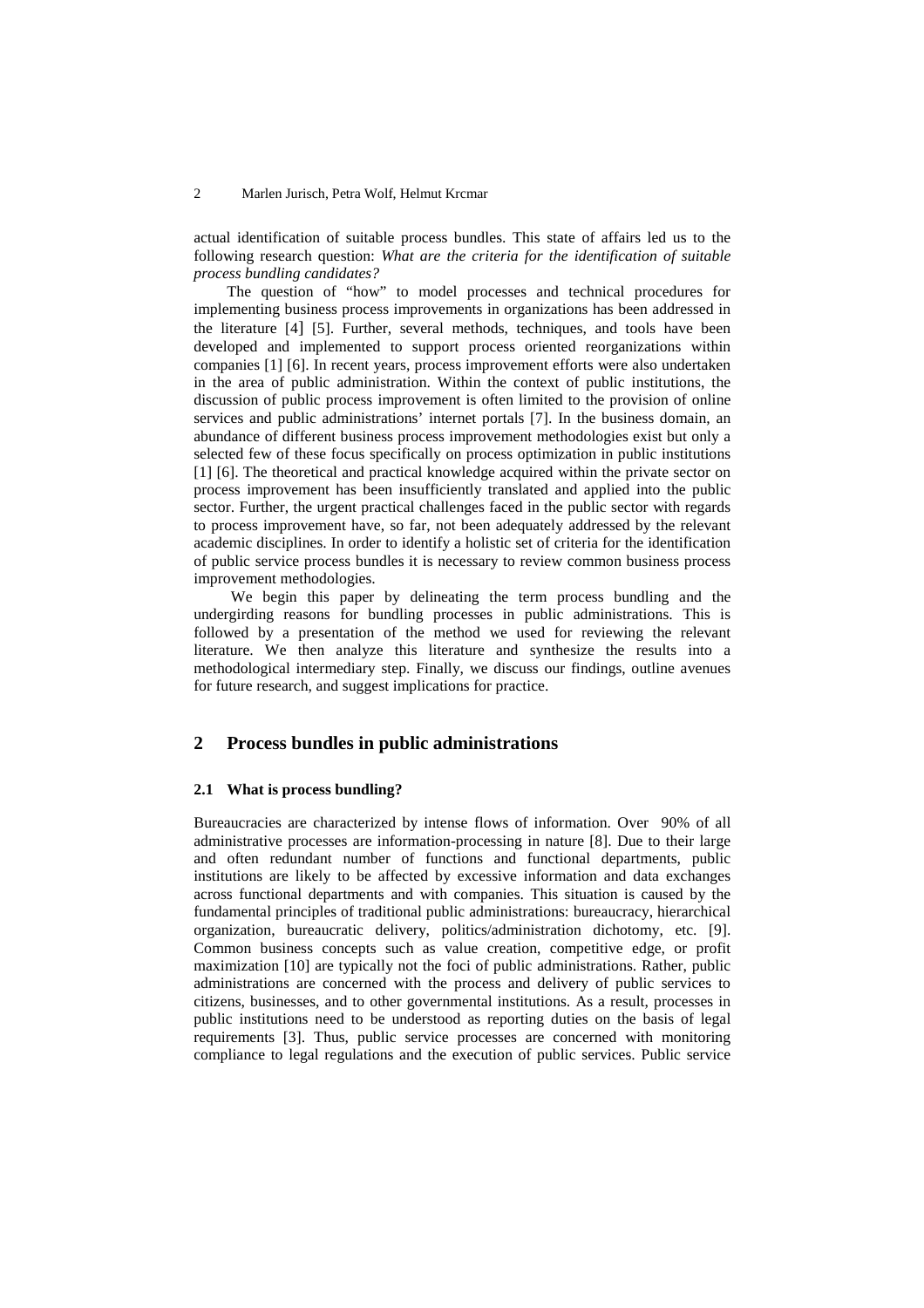processes involve a large number of recurrent activities [1] [11], extensive integration of customers, and numerous points of interaction [5]. The excessive information and data exchanges in the public sphere create a fertile ground for the bundling of processes.

 From a customer perspective, process bundles are created whenever crossorganizational processes are combined or interlinked either organizationally or technically with the objective to create a coherent data base. Hence, a *process bundle*, within the remit of public administrations, constitutes the purposeful alignment of separate activities, and accordingly processes, along a well-defined value chain [12]. Let us take the example of a real-estate loan award. Throughout this award process the bank needs to maintain contacts with numerous public institutions which do not necessarily have a technically supported infrastructure and are often dependent on manual labor (i.e., fiscal authorities, notary, land registry, bankruptcy court, etc.) [13] [14]. The bundling of these activities through technical interlinking would result in the uninterrupted and efficient execution of the loan award process. According to this understanding, process bundling is concerned with changing or redirecting the flow of information between activities without changing the actual content of the information.

#### **2.2 Reasons for bundling**

The concept of bundling processes or services is neither new nor revolutionary. Particularly in the service domain, bundling has been on the research agenda for over a decade. Streamlining public service processes also implies streamlining their output, which are in fact, the delivered services. To support our arguments presented in this paper, we would like to draw on some of the knowledge of the service domain on bundling.

 Our review of the literature on the service domain disclosed that the rationale behind bundling varies in complexity. Nevertheless, two reasons prevail - increasing profits and saving costs. Due to their nature and tasks, municipalities are non- profit oriented. Hence, increasing profits does not provide an adequate reason to support process bundling in public administrations. Saving costs, on the other hand, is a persistent issue and fundamental aspect of the operation of public institutions. The omnipresent financial restrictions forces municipalities to operate cost-efficiently and customer-oriented. The German government, for instance, anticipates cutting the costs of bureaucracy by over 15% through the implementation of process bundling [15] and the streamlining of processes is expected to result in faster through-put times of administrative procedures. It has been proposed that cost savings can occur through a joined transaction of the bundle components and their joined distribution [16].

 Another reason for process bundling is to ease the interaction of public authorities with businesses through the synchronization and integration of processes and IT-applications. To accomplish this, legal regulations and public service processes need to be revised critically and, if necessary, adjusted [15]. If employed successfully, process bundling yields the electronic and uninterrupted processing of public service processes. Therefore, existing bureaucratic structures need to be reassessed with the aim of creating more effective and flexible organizations via process bundling.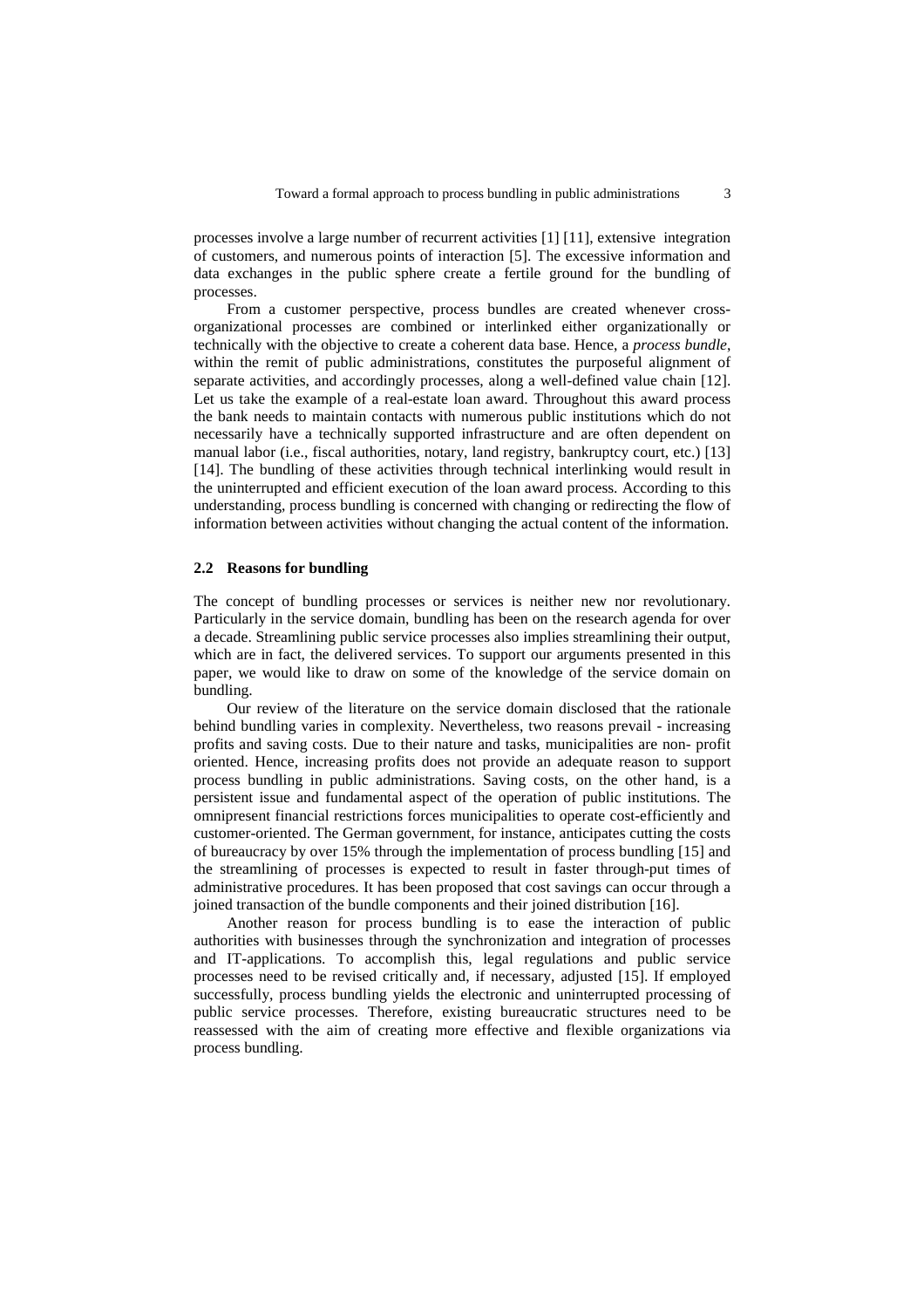## **3 Methodology used for the literature review**

The literature review comprised two phases: identification and analysis. In the identification phase we identified and selected research studies which discussed process identification criteria. We assembled a comprehensive collection of publications representing the main body of knowledge in this area. The analysis entailed a careful scrutiny of publications to unveil patterns of commonly addressed research themes.

## **3.1 Identification of relevant literature**

Most process reorganization or optimization approaches include a phase for tackling the identification of processes [1] [17-21]. The identification of the right bundling candidates is crucial to the success of process-optimizations and reorganizations [17] [18]. The bundling of inadequate processes could have extensive implications on the organization's operating capabilities. Frequently, process reorganization or optimization projects are burdened by a plethora of information which makes it difficult to identify suitable process bundling candidates. The potential measures are not only numerous (see table 1), but some of them are difficult to operationalize in public administrations. Consequently, purposeful bundling requires a set of welldefined identification criteria.

 The identification phase commenced with an initial search for publications relevant to process identification and several sources were consulted for this search. The most important sources were academic books, journals and conference proceedings. The search mechanism included identification of keywords such as process identification, integration, selection, and modeling. As a result, we identified an initial set of 36 relevant publications. We then screened this initial set of publications to select the most significant ones. The screening was conducted on the basis of the quality of the research studies, their relevance to process identification, and their citation frequency. The screening cycle yielded a final set of 15 key research studies which represent the basis of the literature review.

## **3.2 Structuring the review**

Criteria for the identification of process integration candidates are both abundant and diverse (see table 1). As suggested in the literature [19], we implemented a conceptcentric literature review. Based on this review, we conceptualize that the majority of relevant process identification criteria can be categorized according to the following three identification principles: (1) performance, (2) process integration, and (3) complexity (see table 1). These three categories are not mutually exclusive.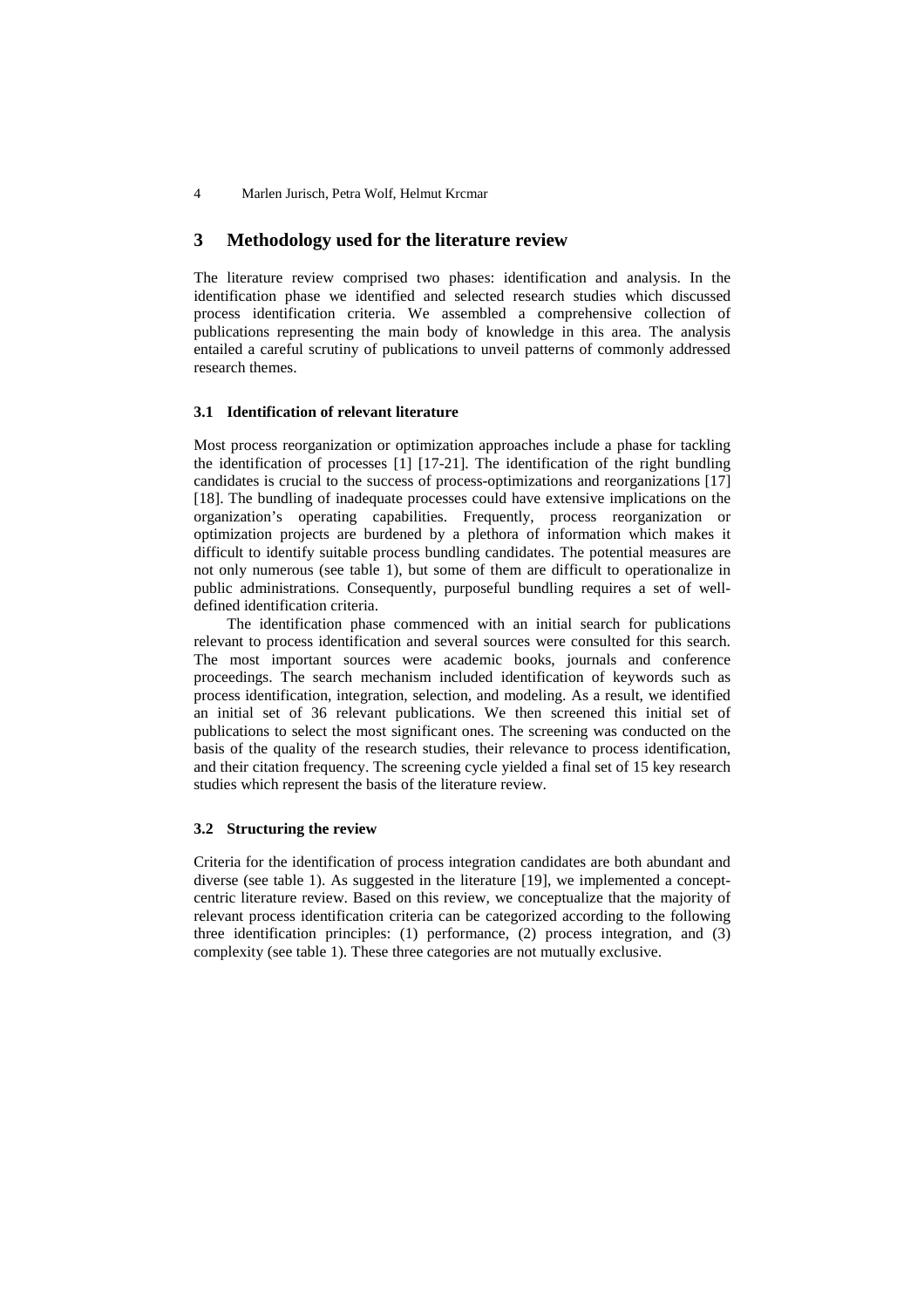| Principle                     | Criteria                                                                                                                                | Source                                      |
|-------------------------------|-----------------------------------------------------------------------------------------------------------------------------------------|---------------------------------------------|
| Performance                   | Through-put time, costs (of bureaucracy), [1] [5] [11] [18]<br>quality, customer satisfaction, value [20] [21] [22] [23]<br>proposition | [24]                                        |
| <b>Process</b><br>integration | Information flow, degree of information<br>integration, timeliness, access, granularity,<br>transparency                                | $[5]$ $[24]$ $[25]$ $[26]$<br>$[27]$ $[28]$ |
| Complexity                    | Number of cases, exceptions, special cases<br>classification of actors                                                                  | [20] [21] [27] [29]                         |

**Table 1.** Principles of process identification

## **4 Analysis - identification of process bundling candidates**

A plethora of diverse approaches for improving processes exists in various disciplines. Information systems, industrial engineering, operations research, and management accounting are among the disciplines represented [17]. In the following, we present the results of the literature analysis structured according to these three categories.

## **4.1 Performance indicators**

Parameters assessing the process' performance and efficiency were among the most frequently listed. Nearly all process reorganization and optimization approaches depict criteria influencing the performance of a process. Gaitanides [21] asserts that optimization potentials can be identified through the analysis of simple data parameters such as through-put time, costs, and quality. Through-put time analyzes the processing time, the transfer time, and the holding time of a process. The primary goal is, of course, the frictionless organization of processes. Therefore, holding times need to be reduced, and unproductive times need to be detected and eliminated. The identification of cost intensive and "non-value" adding processes is the key objective of the cost assessment [21]. Higher costs are often caused by redundancies and inefficient workflow between activities. However, obtaining accurate data on costs is often a troublesome and enormous effort [22]. Various authors have discussed the importance of assessing the costs and time consumed by the execution of a process [1] [18] [20] [22] [24]. According to Wolf et al. [11] the identification of processes in public administrations should focus on those processes which produce the highest costs. The Federal Statistical Office, for instance, assesses the expenses for the processing of businesses-to-government (B2G) contacts on the basis of the standard cost model [30]. The corresponding data can be extracted from a public database. Various studies have assessed the costs of bureaucracy for specific industries (e.g., chemical industry [31]).

 Quality, as discussed by Gaitanides [21], measures the error rate of products or services. Quality in this understanding is a measurement for the performance of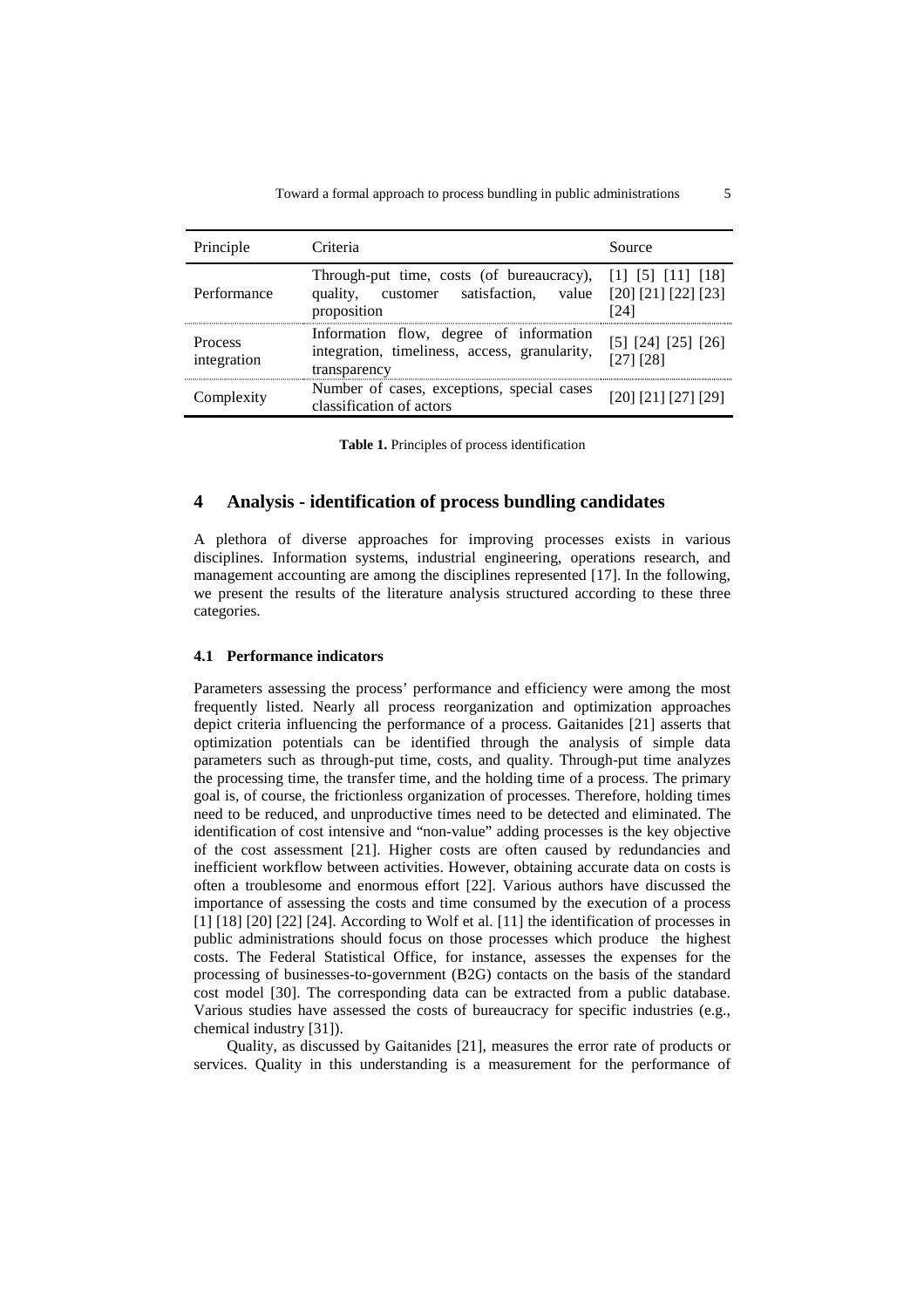process outputs, which are either products or services [18]. For tangible process outputs such as products the error rate is rather easy to assess. Gaitanides [21] fails to explain how the error rate should be measured in regard to services. Some researchers have attempted to define specific measures of service quality, i.e.: reliability, responsiveness, empathy, assurance, and tangibles [32]. Customer satisfaction is often clearly correlated with process quality. Therefore, customer satisfaction constitutes another key indicator for process performance [18].

 Within the context of customer satisfaction Gaitanides [21] introduces the concept of value orientation. Value orientation focuses on the affiliation of processes to value chains from the customer's perspective [20] [21]. This approach assesses the individual value proposition of each activity to the entire value chain. Thus, all activities of a process must provide value to the production and/or delivery of the product to the customer. Activities that do not support a value chain are either redundant, inefficient, not purposeful, or not profitable [21]. The value proposition should be defined from the customer's perspective.

#### **4.2 Process integration indicators**

As organizations look to improve business processes, an important initial step is to understand the flow of information associated with the processes. Most public service processes stretch across different functional departments. Therefore, they often split across individuals and across time [24]. The flow of information is interrupted whenever information and data are not available at the required time in a sufficiently detailed manner. Consequently, information integration focuses on facilitating the seamless flow of information. The degree of information integration investigates how informational resources transfer across technical and organizational borders [5] [25]. Even though information integration constitutes the basis for integrated processes, it is not the only supposition for "fully integrated business processes" [24]. Other factors, such as the structure or non-ambiguity of data, can be equally influential.

 The notion of timeliness in regard to information transfer becomes evident whenever one understands that process integration necessitates information integration. Timeliness assesses if the information is up to date [26] and available at the beginning of an activity. This understanding of timeliness assumes that information is accessible. Accessibility, in turn, implies that data need to be accessible from any point within the process [26]. The access to information needs to be dependable, convenient, and easily manipulated [28]. Additionally, information needs to be available at the right level of granularity. All information exchanged within the process has to be provided at the right level of detail [24] [26]. Appropriate granularity enables the elimination of extraneous activities that would be required to decompose or summarize the information. The last element concerns the transparency of information. The concept of transparency refers to the ease by which information is passed from one activity to another one [24] and implies a shared understanding of models and structure. According to Aubert et al. [26], there are two ways to achieve transparency; first, through translation among several "languages" or, second, through standardization. Hence, in regard to the transparency of a process, the level of standardization should be analyzed as well.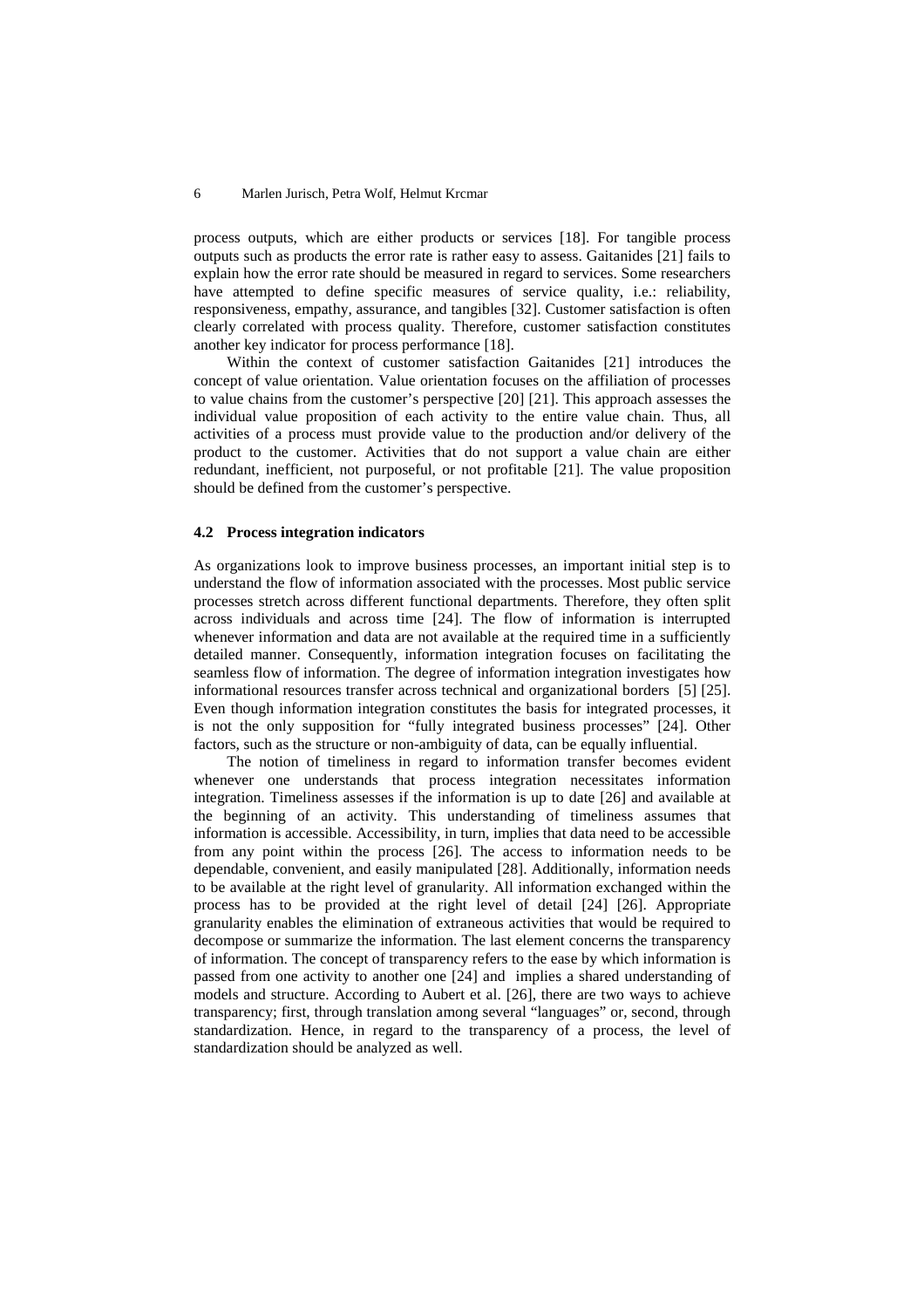#### **4.3 Complexity indicators**

At their initiation most processes are usually quite simple [20] but often grow considerably more complex over time. The more cases, variants, or actors that are involved, the more complex the process grows. Complexity indicators commonly disclose processes that can be simplified through integration.

 Organizational complexity is generally examined from two perspectives: the company's side or the customer's side [29]. The latter plays a more prominent role in public reorganizations and optimizations since public service processes are characterized by a high degree of customer integration. The number of cases also increases complexity; for every service delivered on the municipality side there is a user on the citizen side [29]. A high number of user groups yield higher variants within and between the cases. In other words, complexity can be analyzed by the number of steps required to perform a process [27]. When integrating B2G processes, it appears critical to identify processes which affect the same group of users. The identification of users on the business side needs to be based on the type of business affected by the public service process and the role of the users' needs to be identified. Process bundling is generally desirable in areas distinguished by high case volumes and the same group of users. The reorganization or optimization of processes exhibiting a small number of cases, and therefore little complexity, is not desirable [29].

### **4.4 Discussion of findings**

The analysis of the literature review disclosed that there are at least three major principles (e.g., performance, process integration, and complexity) which support the elicitation of process bundling candidates. As mentioned, these three categories are not mutually exclusive. For instance, if a company embarks on a process reorganization project, performance indicators might be just as important for the identification of integration candidates as complexity or process integration indicators. However, none of the process reorganization and optimization concepts discussed above provide insights on how to prioritize the various criteria. Within this study we identified approximately 16 different criteria for the elicitation of bundling candidates. The analysis of all 16 indicators will not be feasible and purposeful in practice and more criteria might exist that we did not cover in our literature review. Therefore, it is extremely important to provide practitioners with guidelines on how to purposefully identify bundling candidates.

 Our literature analysis also showed that the identification of adequate candidates for purposeful process bundling is not as straightforward as it may sound. Particularly within the complex setting of public institutions the existing set of identification criteria can be rather misleading. Current approaches to process identification promote a bottom-up identification of potential bundling candidates. These approaches start the identification process by choosing one or a selected number of processes that exhibit the greatest malfunctions. Accordingly, the improvement process always has one specific process as a starting point without providing a holistic picture of the process landscape. Process bundling is essentially concerned with changing or redirecting the flow of information between activities without changing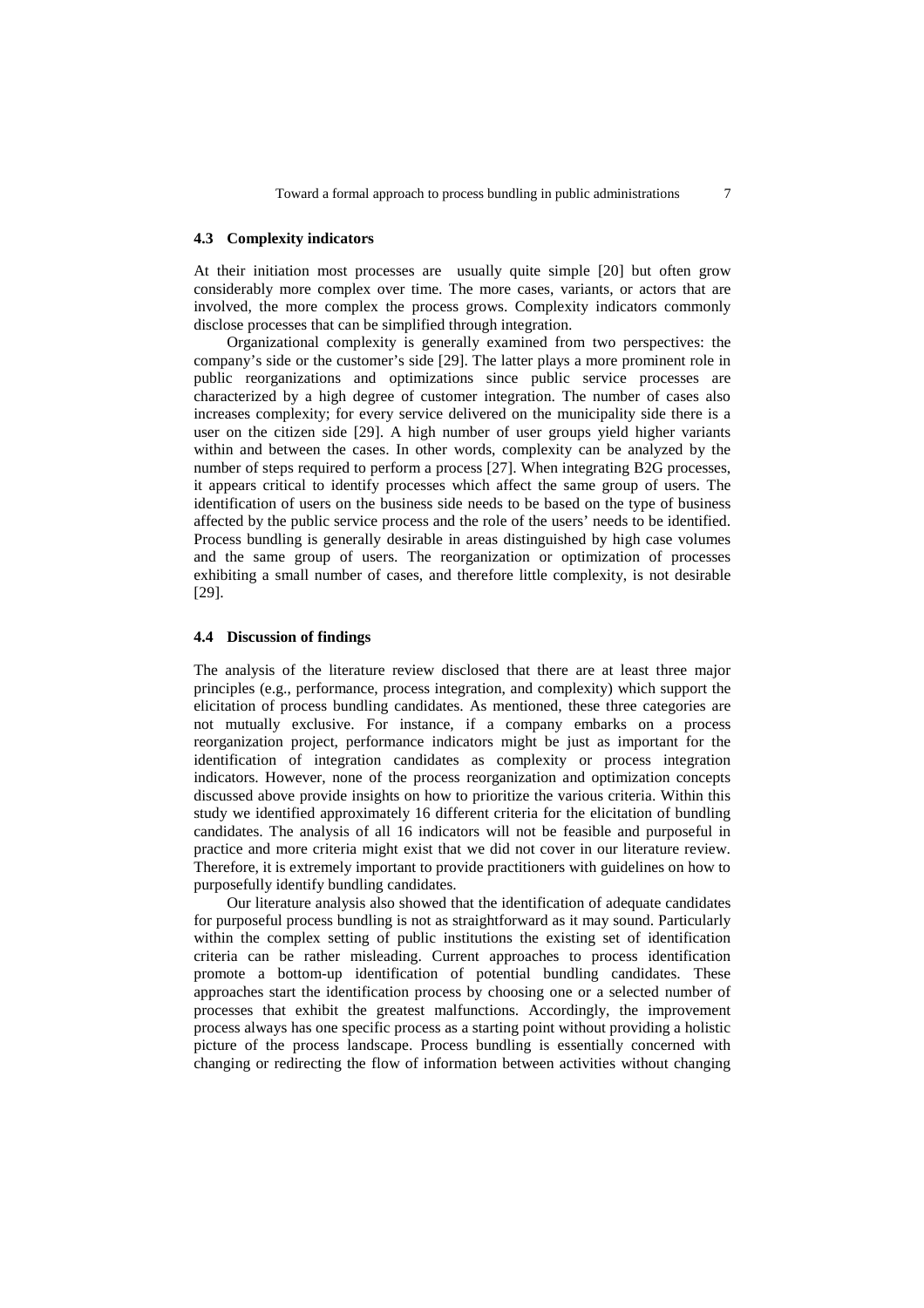the actual content of the information. In order to identify inefficiencies between processes one needs to study the corresponding information flow [25]. But none of the previously mentioned identification criteria support the comprehensive screening of several hundred public service processes. Based on the existing approaches, screening all public processes would be extremely time consuming and cost intensive. A top-down identification approach is needed within the public sphere in order to investigate the complex information flow between functional departments and companies and to identify relevant bundling candidates. Despite the abundance of existing identification criteria, we posit that the current set of criteria does not suffice and a top-down identification approach is necessary.

## **5 Synthesis – introducing a methodological intermediary step**

Within this section, we synthesize the analysis of the identified literature into a proposal for a methodological intermediary step in process bundling. This intermediary step addresses primarily the identification of B2G contacts. B2G contacts are commonly characterized by a higher degree of frequency and repetitions than citizen-to-government (C2G) contacts. The processing of B2G contacts requires a considerable amount of time and resource capacities in companies which in return leads to higher costs of bureaucracy. By optimizing B2G processes, monetary and efficiency benefits can be achieved for both sides: companies and public administrations.

 We propose that the identification and analysis of public service processes needs to encounter a top-down perspective. Tailoring the identification of processes to a superordinate principle (e.g., content, context, or business event) would yield a more anchored approach and account for the top-down perspective. We therefore propose a methodological intermediary step that promotes first a focus on primary process bundling principles and then on the commonly known identification criteria. In this view, primary principles are to be considered before secondary ones (see figure 1). Primary bundling principles assess the similarity or complementariness of the future process bundles in regard to their content, context, or a specific business event. It is crucial to understand that only one primary principle at a time can be pursued [11]. For instance, either the shared content or the shared context of processes can serve as the basis for further analysis. Processes with a similar or complementary content, even across departments, can then be analyzed in regard to their performance, efficiency, and complexity. The content and context based bundling principles stem from the feasibility studies [3] [13] funded by the German Federal Ministry of the Interior in 2009.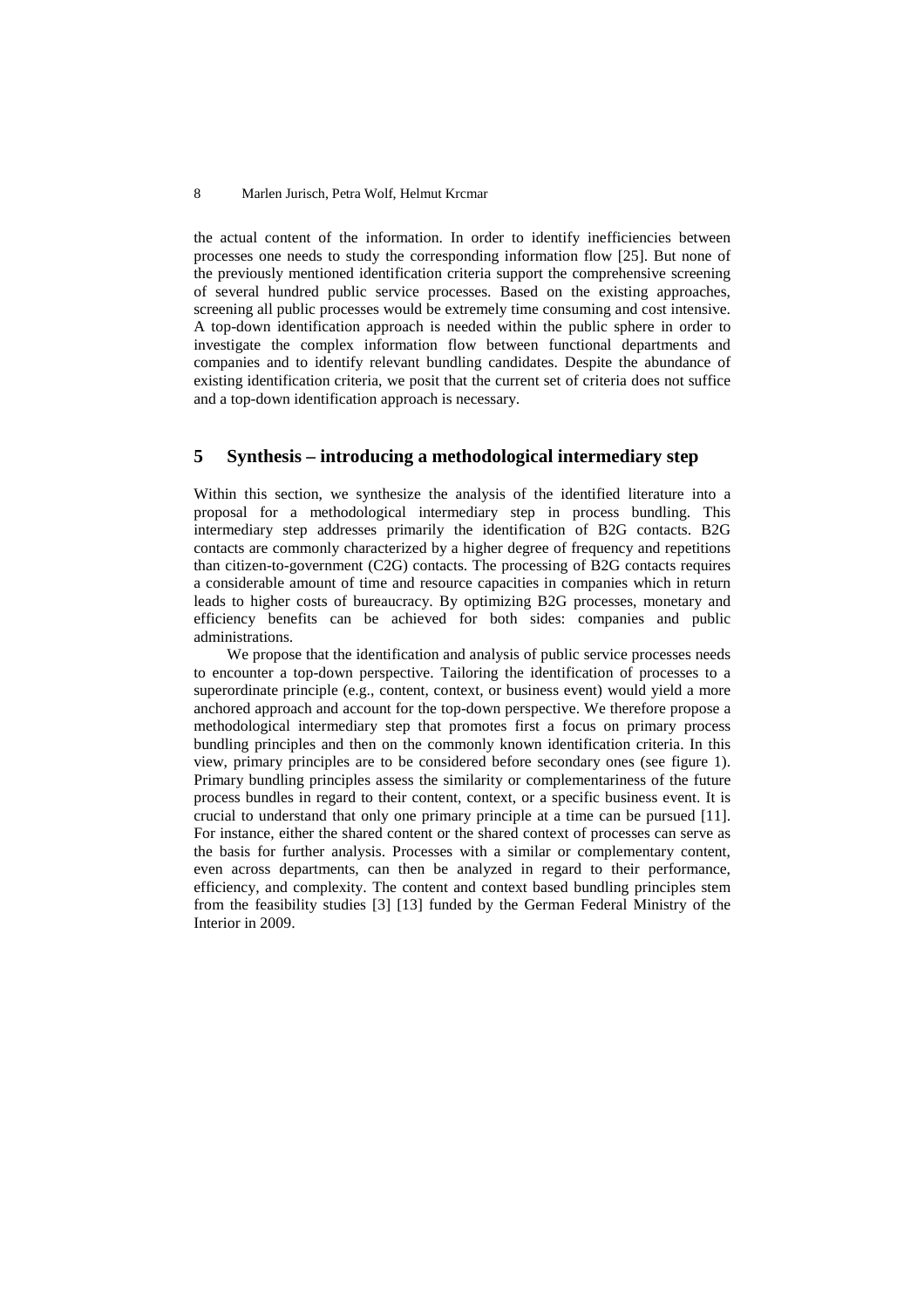

**Fig. 1.** Primary and secondary process bundling principles

## **5.1 Context based bundling**

Various value adding and support processes exist within companies that have multiple interfaces with public administrations. For instance, the award of a property credit exhibits contacts to the local tax office, the notary, the land registry office, and the bankruptcy court [13]. The context based bundling principle aims at guarantying the seamless flow of business processes and B2G contacts are bundled along the process flow. The key integration criterion for context based bundling is the affiliation of B2G contacts to business processes or process clusters. Subsequently, the identification of processes depends on their value adding context. There are various examples on how to identify bundling candidates based on their context affiliation. For instance, [13] examine B2G contacts of financial service providers on the basis of an industry specific process landscape. The affiliation of B2G contacts to the same process cluster within the process landscape is used as an initial identification criterion. This context based affiliation helps the researcher in the identification and selection of process bundling candidates. In short, the context based bundling aims at identifying B2G contacts on the basis of their affiliation to a business process or cluster. Hence, this bundling principle necessitates the mapping of B2G to affiliated processes.

#### **5.2 Content-based bundling**

Currently, the contacts of German companies with public administrations are characterized by a plethora of similar reporting and notification duties. The contentbased bundling principle assumes that these similar reports and notifications can be bundled based on their compatible content [3]. The content-based bundling principle aims at reducing the efforts needed to produce these reports and notifications while simultaneously guaranteeing and potentially increasing their quality. Content-based bundling focuses on exposing data and content redundancies between B2G processes. In this view, content and structural similarities of B2G processes are crucial for the purposeful identification of bundling candidates [3]. In order to efficiently bundle B2G contacts according to the content principle, the following conditions have to be fulfilled: (1) the contents of the processes exhibit a certain degree of similarity or redundancy, (2) the same user group, or companies respectively, have to be affected by the B2G contacts, (3) the direction of the information flow has to be congruent (e.g., in all cases from businesses to public administrations) [3]. These three conditions assure that synergies are used purposefully.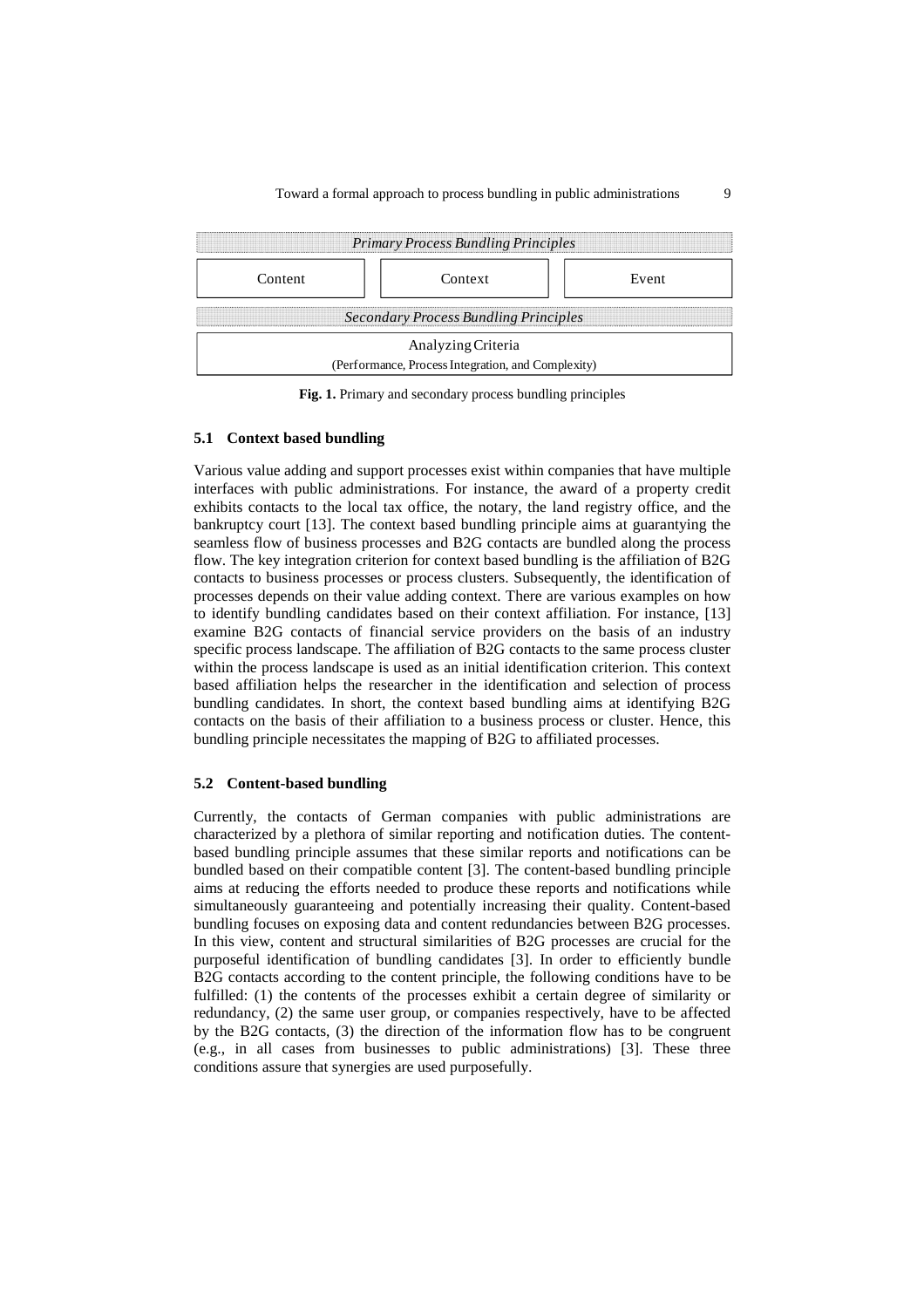#### **5.3 Event-based bundling**

The event-based bundling principle assumes that certain business events recur in the life cycle of a company. These specific business events determine when companies need to get in touch with public administrations [33]. Examples of such events in the life cycle of a company are the registration of a business or the merger with another company. Both events force the company to get in touch with multiple functional departments in the public administration. The idea is to streamline these event-based B2G contacts in order to reduce processing errors and efforts on the side of the company. The bundling of business event contacts could potentially result in one government point of contact for the company. Event-based bundling is also discussed within the service domain where components are bundled based on their affiliation to a specific event. The event-based bundling principle has its theoretical foundations in the concept of one-stop government. One-stop government also assumes that information can and should be structured according to certain life events *(Lebenslage).*

## **6 Conclusion**

From our research we have determined that the combination of primary and secondary process bundling principles posits a collectively exhaustive lens for the purposeful identification of B2G processes. We employed a rigorous procedure that generated the identification and analysis of 36 scholarly articles and books. These literature sources provided evidence that secondary identification principles are commonly comprised of performance, process integration, and complexity indicators. The mere employment of secondary identification criteria does not yield purposeful bundles of public service processes. The proposed methodological intermediary step which introduces content, context, and events as primary process bundling criteria fills this gap in current process identification research.

 As practitioners look to improve public service processes, our research suggests that they should first focus on primary process bundling principles (e.g., content, context, and event). These principles would enable them to identify what processes can be bundled together while simultaneously providing insight on potential areas for improvement. Secondary process bundling principles support the elicitation of concrete weaknesses and discontinuities within and between processes. The introduction of public service process bundling is expected to reduce the amount of recurrent activities within public administrations. We suspect that the bundling of service processes will lead to fewer points of contact between businesses and public administrations which would in turn lead to cost reductions for both involved parties.

 Multiple directions for further research exist. First, the purposeful identification of process bundling candidates remains ill-defined and should be exposed to more structured scrutiny. Second, the newly developed primary bundling principles need to be analyzed and further validated. Third, the transferability of bundling principles for the analysis of C2G contacts needs to be investigated.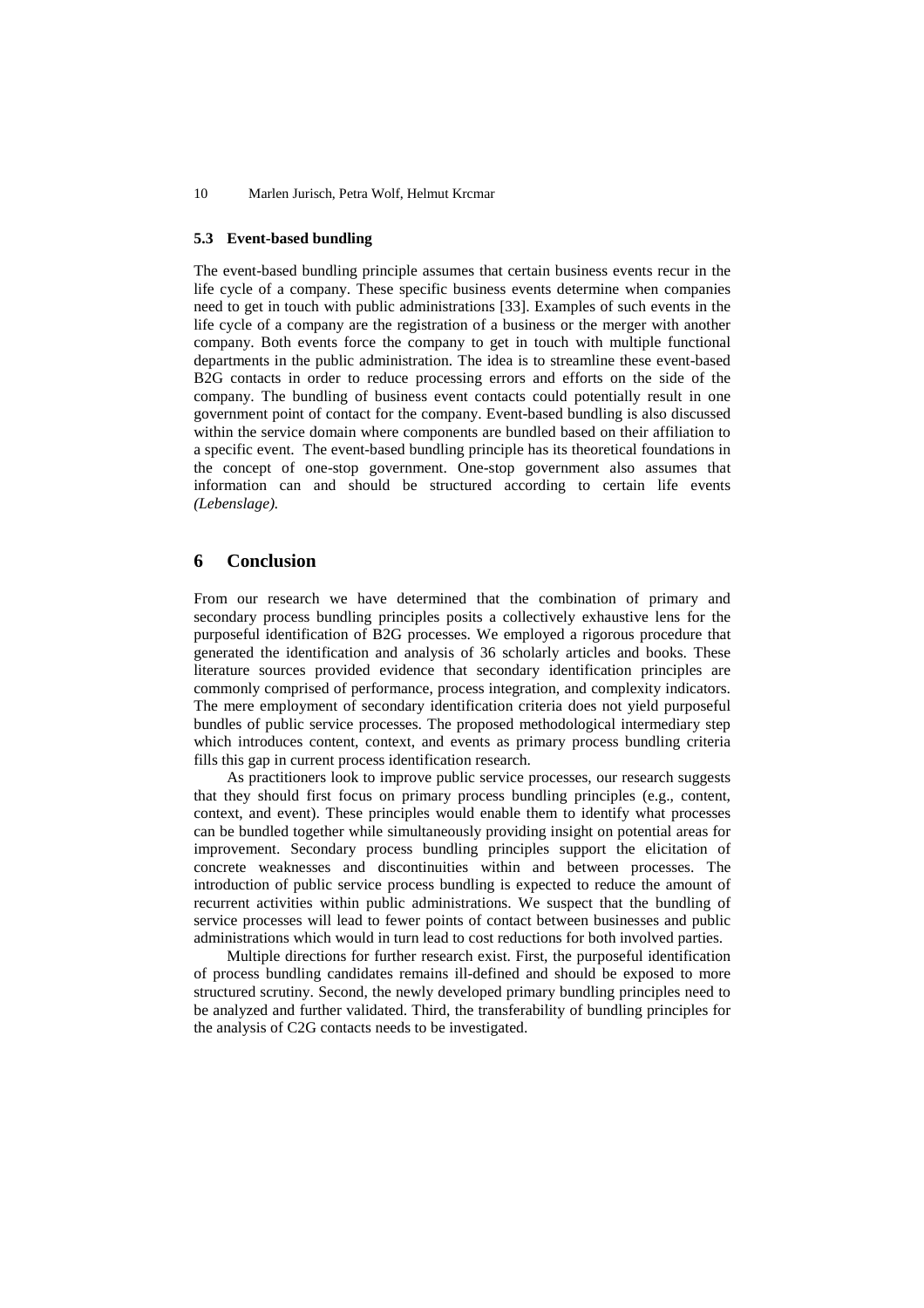**Acknowledgments.** We would like to thank the German Federal Ministry of the Interior for their support and funding of the research project.

## **7 References**

- 1. Scheer, A.-W., Nüttgens, M., Zimmermann, V., *Business Process Reengineering in der Verwaltung*, in *Innovative Verwaltungen 2000*, A.-W. Scheer, Friedrichs, J. , Editor. 1996, Gabler: Wiesbaden. p. 11-29.
- 2. Brüggemeier, M., Dovifat, A., Lenk, K. *"Open Choice": Improving Public Sector Performance with Process Reorganization Methodology* in *Electronic Government, 5th International Conference, EGOV 2006*. 2006. Krakow, Poland: Springer Verlag Berlin Heidelberg.
- 3. Wolf, P., et al., *Machbarkeitsstudie Prozessketten Umwelt*. 2009, Lehrstuhl für Wirtschaftsinformatik, TU München, Siemens IT Solutions and Services: Berlin.
- 4. Seethamraju, R., Marjanovic, O., *Role of process knowledge in business process improvement methodology: a case study.* Business Process Management Journal, 2009. **15**(6): p. 920-936.
- 5. Becker, J., Algermissen, L., Niehaves, B. *Organizational Engineering in Public Administrations – A Method for process-oriented eGovernment projects*. in *Proceedings of the ACM Symposium on Applied Computing*. 2004.
- 6. Becker, J., Algermissen, L., Niehaves, B., *A procedure model for process oriented e-government projects.* Business Process Management, 2006. **12**(1): p. 61-75.
- 7. Lenk, K., *Notwendige Revisionen des Geschäftsprozessdenkens.*, in *Impulse für e-Government: Internationale Entwicklungen, Organisation, Recht, Technik, Best Practices*, M.A. Wimmer, Editor. 2002, Österreichische Computer Gesellschaft: Wien. p. 61-71.
- 8. O.A. *Zahlen und Fakten zum Bürokratieabbau*. 2009 [cited 2010 15.02.]; Available from: http://www.bundesregierung.de/Content/DE/StatischeSeiten/ Breg/Buerokratieabbau/zahlen-und-fakten-zum-buerokratieabbau.html.
- 9. Hughes, O.E., *Public Management and Administration*. 3 ed. 2003, New York: Palgrave Macmillan.
- 10. Porter, M.E., *Competitive Strategy*. 1980, New York: Free Press.
- 11. Wolf, P., Jurisch, M., Krcmar, H., *Analyse und Design von Prozessketten*, in *Fachtagung Verwaltungsinformatik (FTVI)*. 2010: Koblenz.
- 12. BMI, *Bund Online 2005: Abschlussbericht Status und Ausblick*. 2006: Berlin.
- 13. Fröschle, N., et al., *Machbarkeitsstudie Entwicklung von Prozessketten zwischen Wirtschaft und Verwaltung: Finanzdienstleistungen*. 2009, Fraunhofer eGovernment Zentrum: Stuttgart.
- 14. Sharafi, A., Wolf, P., Krcmar, H. *Process and data-oriented approach for bundling corporate reporting duties to public authorities - A case study on the example of waste management reporting*. in *EGOV 2010*. 2010. Lausanne: Springer Verlag.
- 15. BMI, *E-Government 2.0 Das Programm des Bundes*, B.d. Innern, Editor. 2006, Bundesministerium des Innern: Berlin.